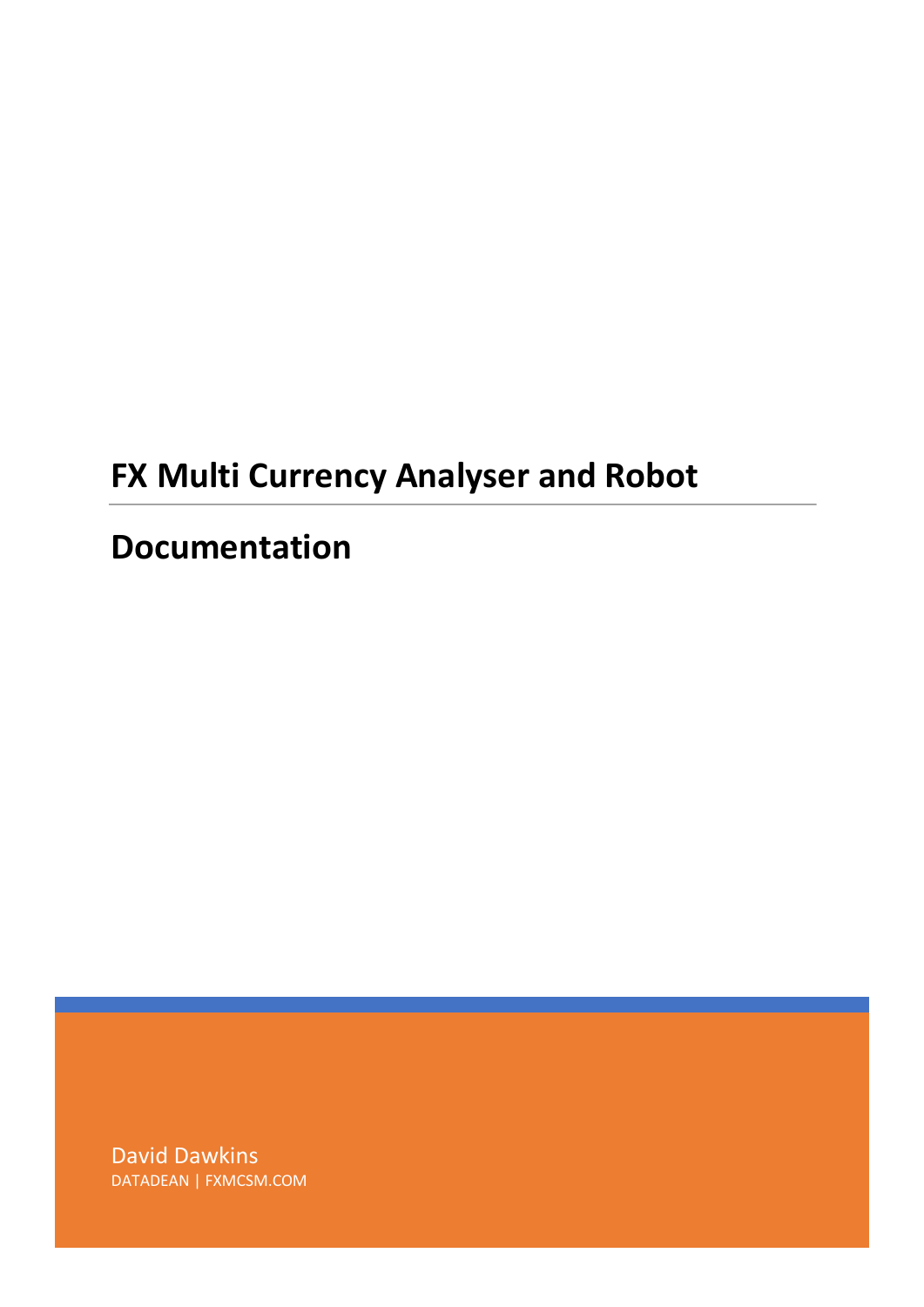## **Table of Contents**

| How successful is the MT5 FX Multi Currency Analyser Robot application?3               |  |
|----------------------------------------------------------------------------------------|--|
|                                                                                        |  |
| What is the difference between the MT5 FX Multi Currency Analyser and the MT5 FX Multi |  |
|                                                                                        |  |
|                                                                                        |  |
|                                                                                        |  |
|                                                                                        |  |
|                                                                                        |  |
|                                                                                        |  |
|                                                                                        |  |
|                                                                                        |  |
|                                                                                        |  |
|                                                                                        |  |
|                                                                                        |  |
|                                                                                        |  |
|                                                                                        |  |
|                                                                                        |  |
|                                                                                        |  |
|                                                                                        |  |
|                                                                                        |  |
|                                                                                        |  |
|                                                                                        |  |
|                                                                                        |  |
|                                                                                        |  |
|                                                                                        |  |
|                                                                                        |  |
|                                                                                        |  |
|                                                                                        |  |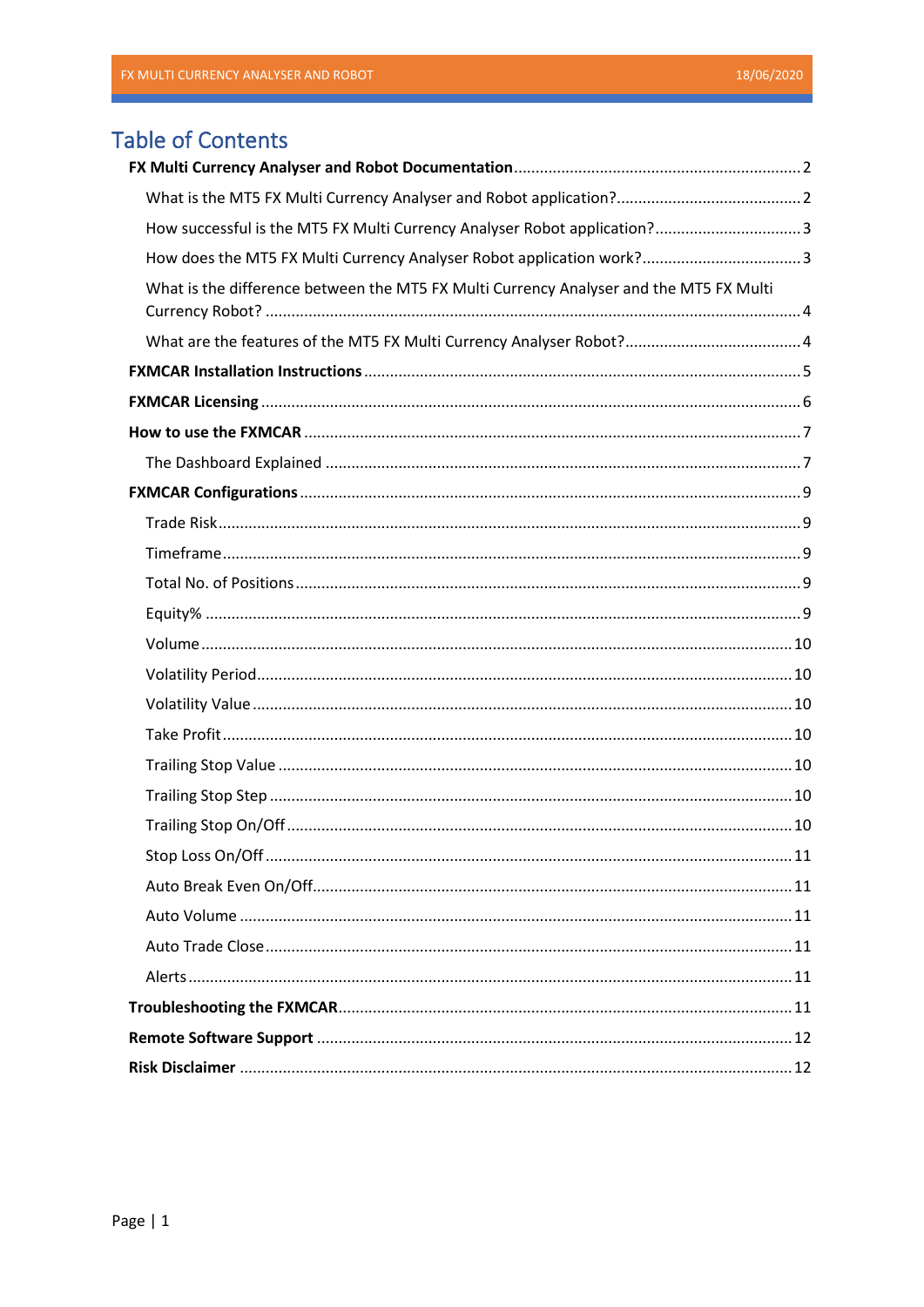| 6482806 - Forex Multi Currency Robot v3603  |            |          |                                                    |                |    |                |    |    |                     |                   |                                |          |          |              |                 |    |                |       |           |           |                     |                   |              |
|---------------------------------------------|------------|----------|----------------------------------------------------|----------------|----|----------------|----|----|---------------------|-------------------|--------------------------------|----------|----------|--------------|-----------------|----|----------------|-------|-----------|-----------|---------------------|-------------------|--------------|
|                                             |            |          |                                                    |                |    |                |    |    |                     |                   |                                |          |          |              |                 |    |                |       |           |           | Min                 | Max               | $\mathbf{x}$ |
| Dashboard Analysis Account Settings Support |            |          |                                                    |                |    |                |    |    |                     |                   |                                |          |          |              |                 |    |                |       |           |           |                     |                   |              |
|                                             |            |          |                                                    |                |    |                |    |    |                     |                   |                                |          |          |              |                 |    |                |       |           |           |                     |                   |              |
| Q                                           |            |          | <b>MT5 Forex Multi Currency Analyser and Robot</b> |                |    |                |    |    |                     |                   |                                |          |          |              |                 |    |                |       |           |           |                     | 1 Hour            |              |
|                                             |            |          |                                                    |                |    |                |    |    |                     |                   |                                |          |          |              |                 |    |                |       |           |           |                     |                   |              |
|                                             |            |          |                                                    |                |    |                |    |    |                     |                   |                                |          |          |              |                 |    |                |       |           |           |                     |                   |              |
| Symbol                                      |            | Analysis | Condition Sp                                       |                | T1 | T <sub>2</sub> | T3 | T4 | <b>Manual Trade</b> | <b>Auto Trade</b> | Symbol                         |          | Analysis | Condition Sp |                 | T1 | T <sub>2</sub> | $T_3$ | <b>T4</b> |           | <b>Manual Trade</b> | <b>Auto Trade</b> |              |
| <b>AUDCAD</b>                               | On         |          |                                                    | 26             |    |                |    |    | Off                 | Off               | <b>EURUSD</b>                  | On       |          |              | 6               |    |                |       |           | Off       |                     | Off               |              |
| <b>AUDCHF</b><br><b>AUDJPY</b>              | On<br>On   |          |                                                    | 40             |    |                |    |    | Off<br>Off          | Off<br>Off        | <b>GBPAUD</b><br><b>GBPCAD</b> | On<br>On |          |              | 59              |    |                |       |           | On<br>Off |                     | On<br>Off         |              |
| <b>AUDNZD</b>                               | On         |          |                                                    | 23             |    |                |    |    | O <sub>n</sub>      | On                | <b>GBPCHF</b>                  | On       |          |              | 57<br>53        |    |                |       |           | On        |                     | On                |              |
| <b>AUDUSD</b>                               | On         |          |                                                    | 39<br>$\bf{8}$ |    |                |    |    | Off                 | Off               | <b>GBPJPY</b>                  | On       |          |              | 24              |    |                |       |           | On        |                     | On                |              |
| <b>CADCHF</b>                               | $On \vert$ |          |                                                    | 48             |    |                |    |    | On                  | On                | GBPNZD On                      |          |          |              | 69              |    |                |       |           | On        |                     | On                |              |
| <b>CADJPY</b>                               | On         |          |                                                    | 33             |    |                |    |    | On                  | On                | GBPUSD On                      |          |          |              | 8               |    |                |       |           | Off       |                     | Off               |              |
| <b>CHFJPY</b>                               | On         |          |                                                    | 57             |    |                |    |    | On                  | On                | NZDCAD On                      |          |          |              | 33              |    |                |       |           | Off       |                     | Off               |              |
| <b>EURAUD</b>                               | On         |          |                                                    | 32             |    |                |    |    | Off                 | Off               | NZDCHF On                      |          |          |              | 53              |    |                |       |           | Off       |                     | Off               |              |
| <b>EURCAD</b>                               | On         |          |                                                    | 44             |    |                |    |    | Off                 | Off               | <b>NZDJPY</b>                  | On       |          |              | 35              |    |                |       |           | Off       |                     | Off               |              |
| <b>EURCHF</b>                               | On         |          |                                                    | 37             |    |                |    |    | Off                 | Off               | <b>NZDUSD</b>                  | On       |          |              | 20              |    |                |       |           | Off       |                     | Off               |              |
| <b>EURGBP</b>                               | $On \vert$ |          |                                                    | 10             |    |                |    |    | Off                 | Off               | USDCAD On                      |          |          |              | 19              |    |                |       |           | Off       |                     | Off               |              |
| <b>EURJPY</b>                               | On         |          |                                                    | 15             |    |                |    |    | O <sub>n</sub>      | On                | <b>USDCHF</b>                  | On       |          |              | 24              |    |                |       |           | On        |                     | On                |              |
| <b>EURNZD</b>                               | On         |          |                                                    | 49             |    |                |    |    | On                  | On                | <b>USDJPY</b>                  | On       |          |              | 10 <sup>°</sup> |    |                |       |           | On        |                     | On                |              |
|                                             |            |          |                                                    |                |    |                |    |    |                     |                   |                                |          |          |              |                 |    |                |       |           |           |                     |                   |              |
|                                             |            |          |                                                    |                |    |                |    |    |                     |                   |                                |          |          |              |                 |    |                |       |           |           |                     | Off               |              |
|                                             |            |          |                                                    |                |    |                |    |    |                     |                   |                                |          |          |              |                 |    |                |       |           |           |                     |                   |              |
|                                             |            |          |                                                    |                |    |                |    |    |                     |                   |                                |          |          |              |                 |    |                |       |           |           |                     |                   |              |
|                                             |            |          | Live MT5 currency data is available                |                |    |                |    |    |                     |                   | www.fxmcsm.com                 |          |          |              |                 |    |                |       |           |           |                     |                   |              |
| Datadean Limited (c) 1994-2020              |            |          |                                                    |                |    |                |    |    |                     |                   |                                |          |          |              |                 |    |                |       |           |           |                     |                   |              |

## <span id="page-2-0"></span>FX Multi Currency Analyser and Robot Documentation

## <span id="page-2-1"></span>What is the MT5 FX Multi Currency Analyser and Robot application?

The FXMCA FX Multi Currency Analyser Robot application is used for Algorithmic Currency Trading with the MetaTrader 5 currency trading platform and analyses the major eight currencies AUD, CAD, CHF, EUR, GBP, JPY, NZD and USD and all the associated 28 currency pairs AUDJPY, AUDNZD, AUDUSD, CADCHF, CADJPY, CHFJPY, EURAUD, EURCAD, EURCHF, EURGBP, EURJPY, EURNZD, EURUSD, GBPAUD, GBPCAD, GBPCHF, GBPJPY, GBPNZD, GBPUSD, NZDCAD, NZDCHF, NZDJPY, NZDUSD, USDCAD, USDCHF, USDJPY.

## What will the MT5 FX Multi Currency Analyser and Robot application do for me?

The FXMCA MT5 FX Multi Currency Robot will:

- Make 2352 price calculations every second for the 28 major currency combinations to perform 100% accurate algorithmic trading.
- Provide accuracy to each second of the day, to display the correct direction for your Forex trades: red to sell, blue to stand-aside, and green to buy.
- Display accurate trading information based on real facts, not an opinion to: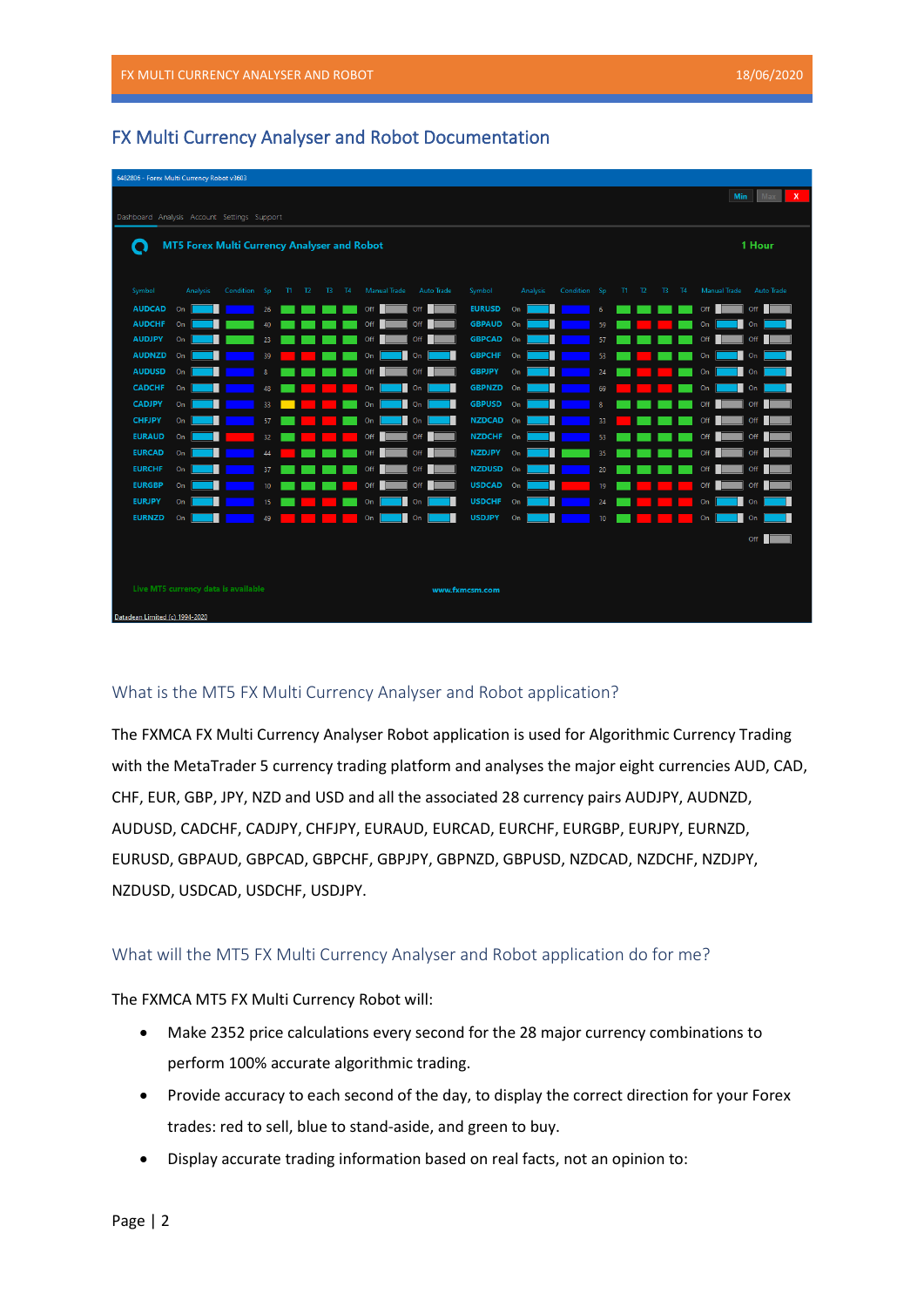- o Show you the currency pairs which have little trading risk.
- o Show you the currency pairs which have significant trading risk.
- Help you to become profitable as a Forex Trader.

## <span id="page-3-0"></span>How successful is the MT5 FX Multi Currency Analyser Robot application?

The FXMCA MT5 FX Multi Currency Robot in one day, as shown on this real trading account image,

had a 100%-win rate, using the default settings.

| <b>O.</b> 18249667 - MetaQuotes                                                      |                |              |                                 |               |                                         |             |          |                     |         | $\Box$<br>×            |
|--------------------------------------------------------------------------------------|----------------|--------------|---------------------------------|---------------|-----------------------------------------|-------------|----------|---------------------|---------|------------------------|
| File<br>View<br>Insert<br>اسا                                                        | Charts         | <b>Tools</b> | Window<br>Help                  |               |                                         |             |          |                     |         | $ E$ $\times$          |
| 연∸<br>同<br>唂<br>O<br>÷                                                               | 愚<br>$(\circ)$ |              | AutoTrading                     | New Order     | JH.<br> 00 <br>⊵                        | Q<br>Q<br>噩 | H÷       | 陌<br>Ą              |         | ₽<br>62                |
| H1<br>M15 M30<br>M1<br>M <sub>5</sub>                                                | H4<br>D1       | W1           | MN                              |               |                                         |             |          |                     |         |                        |
| $\pmb{\times}$                                                                       |                |              |                                 |               |                                         |             |          |                     |         |                        |
| Time $\triangle$                                                                     | <b>Ticket</b>  | Type         | Volume                          | Symbol        | Price                                   | S/L         | T/P      | <b>Time</b>         | Price   | Profit                 |
| ⊕ 2019.06.18 14:09:41                                                                | 385705444      | balance      |                                 |               |                                         |             |          |                     |         | 10 000,00              |
| 2019.06.21 16:57:08                                                                  | 411143250      | buy          | 0.33                            | audcad        | 0.91322                                 | 0.91170     | 0.93322  | 2019.06.21 17:04:55 | 0.91300 | $-4.34$                |
| 2019.06.21 19:51:29                                                                  | 411278397      | buy          | 0.10                            | eurjpy        | 121.870                                 | 121.934     |          | 2019.06.21 20:30:18 | 122.017 | 10.76                  |
| 2019.06.21 19:51:45                                                                  | 411278661      | sell         | 0.10                            | audchf        | 0.67699                                 | 0.67718     |          | 2019.06.21 20:28:26 | 0.67718 | $-1.53$                |
| 2019.06.21 19:53:52                                                                  | 411279779      | buy          | 0.10                            | audusd        | 0.69245                                 | 0.69299     | 0.69367  | 2019.06.21 20:58:37 | 0.69299 | 4.24                   |
| 2019.06.24 11:56:23                                                                  | 411649009      | sell         | 0.10                            | gbpcad        | 1.67814                                 |             |          | 2019.06.25 14:05:26 | 1.67762 | 3.10                   |
| 2019.06.25 03:25:02                                                                  | 412034834      | buy          | 0.10                            | nzdusd        | 0.66364                                 |             |          | 2019.06.25 05:58:54 | 0.66386 | 1.73                   |
| 2019.06.25 03:35:01                                                                  | 412038098      | sell         | 0.10                            | audnzd        | 1.04970                                 |             |          | 2019.06.25 03:57:58 | 1.04918 | 2.71                   |
| 2019.06.25 03:53:29                                                                  | 412043035      | buy          | 0.10                            | euraud        | 1.63906                                 |             |          | 2019.06.25 07:03:58 | 1.63922 | 0.87                   |
| 2019.06.25 04:16:02                                                                  | 412050660      | sell         | 0.10                            | audjpy        | 74.565                                  | 75.148      | 73.565   | 2019.06.25 06:10:04 | 74.513  | 3.81                   |
| ß<br>2019.06.25 04:29:00                                                             | 412055225      | buy          | 0.10                            | audusd        | 0.69657                                 |             |          | 2019.06.25 16:38:21 | 0.69677 | 1.57                   |
| 2019.06.25 04:53:06                                                                  | 412064028      | sell         | 0.10                            | usdjpy        | 107.110                                 | 107.745     | 106.110  | 2019.06.25 08:30:35 | 106.937 | 12.69                  |
| 2019.06.25 05:39:02                                                                  | 412078137      | sell         | 0.10                            | gbpjpy        | 136.517                                 | 137.424     | 135.517  | 2019.06.25 08:04:03 | 136.292 | 16.51                  |
| ß<br>2019.06.25 05:39:06                                                             | 412078151      | buy          | 0.10                            | nzdcad        | 0.87588                                 | 0.86983     | 1.87588  | 2019.06.25 08:04:56 | 0.87639 | 3.03                   |
| 2019.06.25 06:00:23                                                                  | 412086459      | sell         | 0.10                            | audnzd        | 1.04731                                 | 1.05353     | 0.04731  | 2019.06.25 07:31:51 | 1.04707 | 1.25                   |
| ß<br>2019.06.25 06:03:21                                                             | 412087436      | buy          | 0.10                            | gbpaud        | 1.83232                                 |             |          | 2019.06.25 09:53:27 | 1.83378 | 7.96                   |
| 2019.06.25 06:10:07                                                                  | 412089830      | sell         | 0.10                            | audjpy        | 74.483                                  | 75.167      | 73.483   | 2019.06.25 08:04:16 | 74.400  | 6.09                   |
| ſF.<br>2019.06.25 06:48:24                                                           | 412103075      | buy          | 0.10                            | eurgbp        | 0.89492                                 |             |          | 2019.06.25 16:11:34 | 0.89574 | 8.20                   |
| 2019.06.25 07:11:48                                                                  | 412114327      | sell         | 0.10                            | eurnzd        | 1.71540                                 |             |          | 2019.06.25 11:13:19 | 1.71326 | 11.15                  |
| 2019.06.25 07:30:10                                                                  | 412123405      | sell         | 0.10                            | eurjpy        | 121.914                                 |             |          | 2019.06.25 10:53:03 | 121.894 | 1.47                   |
| 2019.06.25 11:33:55                                                                  | 412268933      | sell         | 0.10                            | gbpjpy        | 136.605                                 | 139.320     | 136.605  | 2019.06.25 12:32:10 | 136.605 | 0.00                   |
| 2019.06.25 14:48:06                                                                  | 412380229      | sell         | 0.10                            | qbpcad        | 1.67801                                 |             |          | 2019.06.25 15:02:29 | 1.67691 | 6.56                   |
| 2019.06.25 14:49:52                                                                  | 412381242      | sell         | 0.10                            | gbpaud        | 1.82735                                 |             |          | 2019.06.25 15:02:29 | 1.82654 | 4.43                   |
| 2019.06.25 16:01:10                                                                  | 412425307      | sell         | 0.10                            | gbpnzd        | 1.91337                                 | 1.95035     | 1.91337  | 2019.06.25 16:04:14 | 1.91337 | 0.00                   |
| ⊕ Profit: 102.37 Credit: 0.00 Deposit: 10 000.00 Withdrawal: 0.00 Balance: 10 102.37 |                |              |                                 |               |                                         |             |          |                     |         | 102.26                 |
|                                                                                      |                |              |                                 |               |                                         |             |          |                     |         |                        |
| Toolbox                                                                              | News           |              |                                 |               |                                         |             |          | Code Base           |         |                        |
| Exposure<br>Trade                                                                    | History        |              | Mailbox <sub>7</sub>   Calendar |               | Company   Market <sub>26</sub>   Alerts | Signals     | Articles | Experts             | Journal | <b>Strategy Tester</b> |
| For Help, press F1                                                                   |                |              |                                 | <b>FXMCAR</b> |                                         |             |          |                     |         | 77.7 / 0.1 Mb          |

## <span id="page-3-1"></span>How does the MT5 FX Multi Currency Analyser Robot application work?

The MT5 FXMCA consistently calculates 2352 items of price data every second and adjusts in realtime for all the 1, 5, 15, 30, 60, 120, 180, 240, 360, 480, 720 minutes, daily and weekly timeframes, to display and to perform algorithmic currency trading based on conditions for all 28 currency pairs, accurately.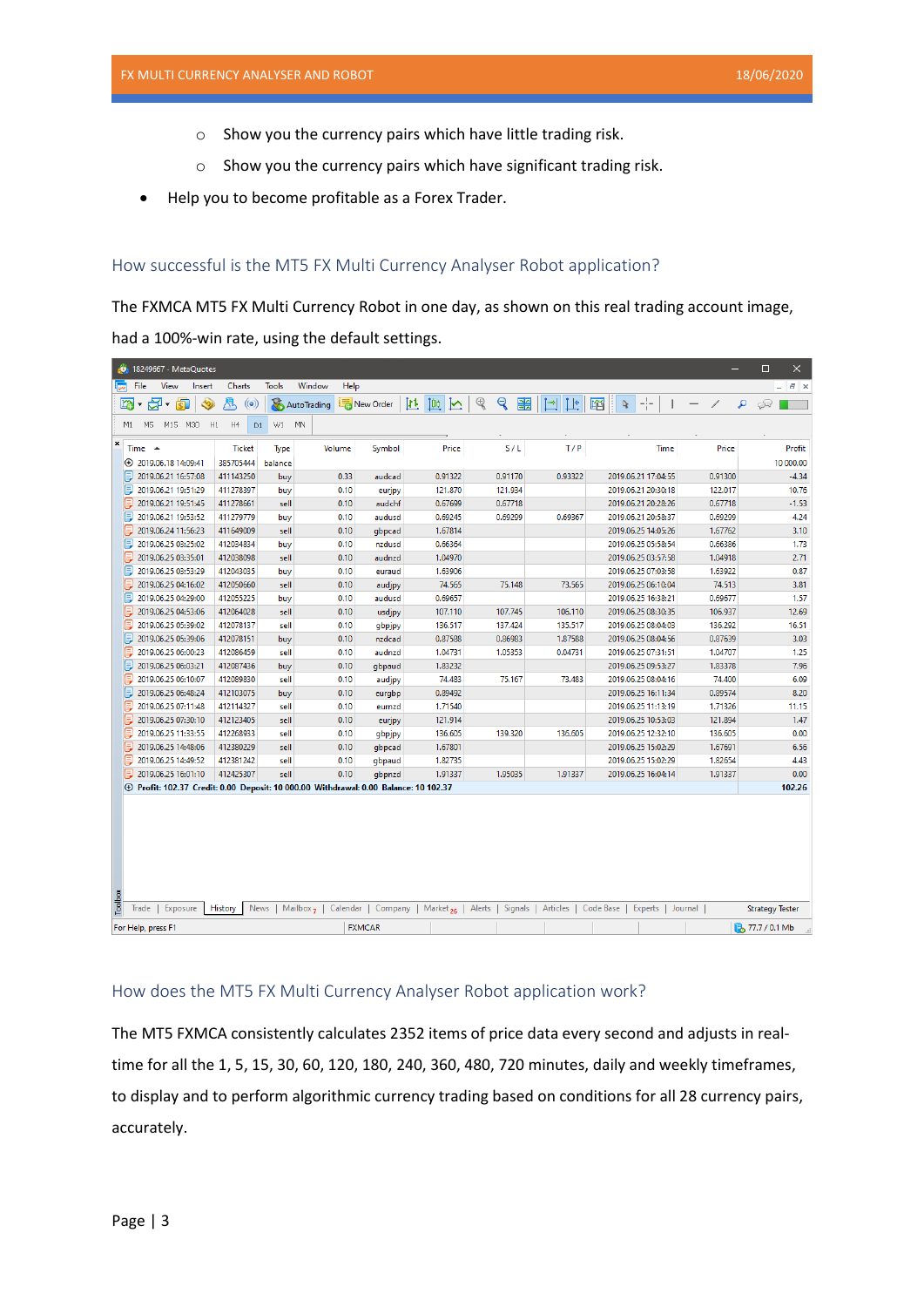The FX Multi Currency Analyser Robot has 127,000 lines of AI Artificial Intelligence code to analyse and trade the 28 Forex currency pairs accurately.

The MT5 FXMCA does not use historical data like many other Forex currency applications, it gives you up-to-the-minute real-time accuracy, by taking all the hard work out of looking at 28 currency charts to see which currencies have the right trading conditions to identify potential candidates for each side of a Forex trade.

## <span id="page-4-0"></span>What is the difference between the MT5 FX Multi Currency Analyser and the MT5 FX Multi Currency Robot?

The Analyser edition does just that, analyse the major eight currency pairs for the best trades to use. The Robot edition does more, it not only analyses, but it alerts you and performs auto-trading for the best trades according to your defined settings and trading style, saving you time, and the stress of watching 28 Forex charts every minute of the day.

## <span id="page-4-1"></span>What are the features of the MT5 FX Multi Currency Analyser Robot?

- AI Algorithmic Currency Trading, based on trend and currency volatility
- Market Open and Closed Intelligence
- Timeframe selection 1M, 5M, 15M, 30M, 1H, 2H, 3H, 4H, 6H, 8H, 12H, Daily and Weekly
- Equity selection, from 0.1% to 50%
- Manual or Auto Volume selection, from 0.01 to 10
- None or Auto Stop Loss options
- Take Profit selection from 0 to 10000 points
- Trailing Stop selection from 0 to 1000 points
- Trailing Stop Step selection from 5 to 50 points
- Auto Break Even for the dynamic Stop-loss
- Volatility Period selection from 2 to 100
- Volatility Value from 0.5 to 10 for Auto Stop-loss
- Low, Medium or High-risk algorithmic trade mode selection
- Auto Trade Close option, with account analysis reporting
- Trade sound alerts
- Reset and save settings options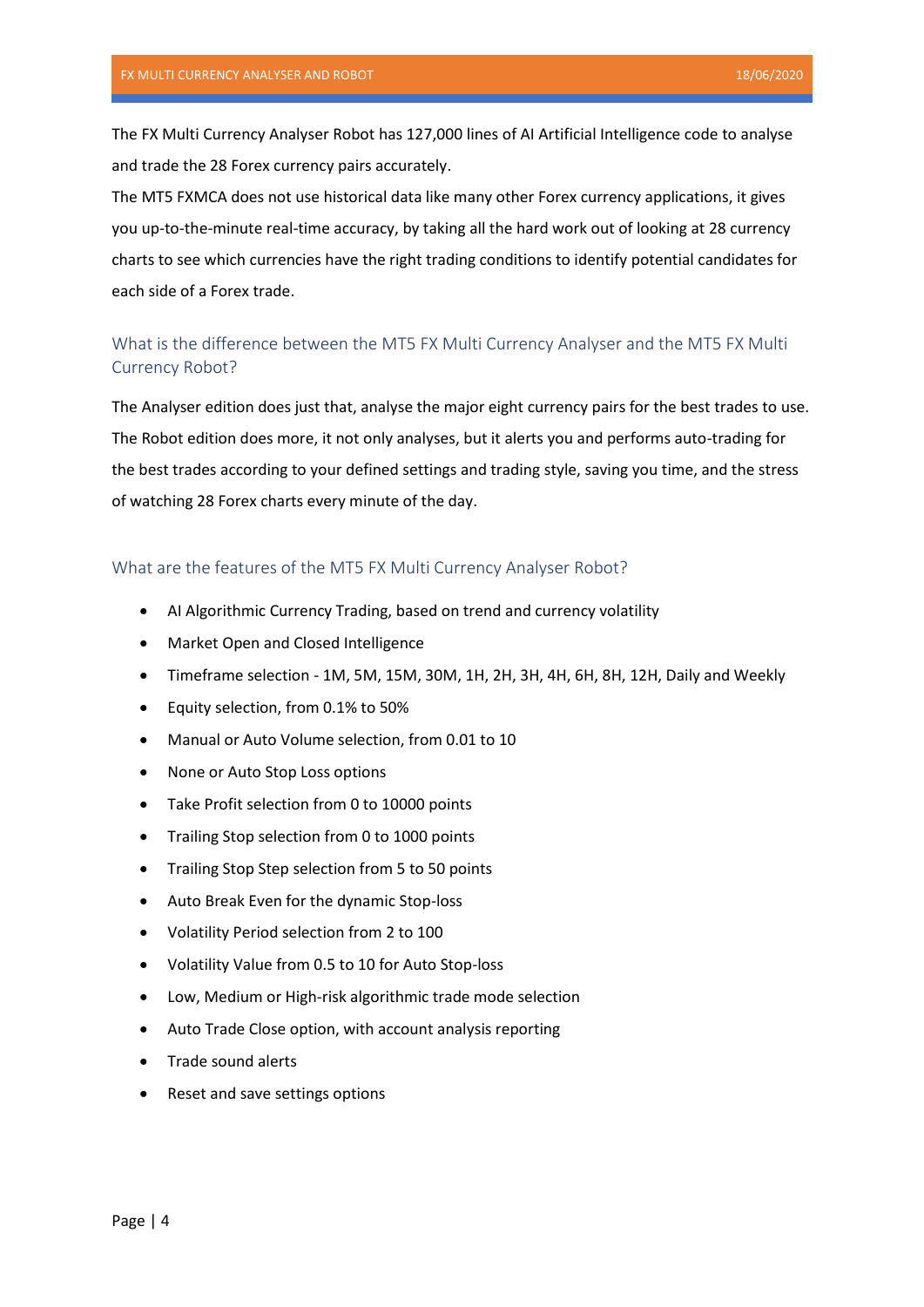## <span id="page-5-0"></span>FXMCAR Installation Instructions

Note: The official MetaTrader 5 help website contains excellent detailed advanced information on their platform File and Folder Structure to help you install the MT5 FX Multi Currency Analyser / Robot application.

1. Install the MT5 FX Multi Currency Analyser / Robot application to your PC, using the downloaded setup file as an Administrative level user from th[e https://www.fxmcsm.com/fx-multi-currency](https://www.fxmcsm.com/fx-multi-currency-robot-mt5.html)[robot-mt5.html](https://www.fxmcsm.com/fx-multi-currency-robot-mt5.html) webpage, where it says "Click to Download."

2. Install the FREE Metatrader API bridge software available from [https://www.fxmcsm.com/software/MtApi5\\_Setup\\_x64.exe](https://www.fxmcsm.com/software/MtApi5_Setup_x64.exe) as an Administrative level user.

3. Once the above two applications are installed, navigate using Windows Explorer to your MT5 FX Multi Currency Analyser / Robot application installation folder, e.g. C:\Program Files\FX Multi Currency Analyser Robot MT5:

- Copy the FXMCAR-MT5-8228-v1.7.ex5 file, from the FX Multi Currency Analyser Robot MT5\MT5-Experts folder to your brokers Metatrader 5 application experts' folder which is similar to, e.g. C:\Users\trader192.FOREX-PC\AppData\Roaming\MetaQuotes\ Terminal\D0E8209F77C8CF37AD8BF550E51FF075\MQL5\Experts
- Copy the FXMCAR-MT5-Connect.dll file, from the MT5-Libraries folder to your brokers Metatrader 5 application Libraries folder which is similar to e.g. C:\Users\trader192.FOREX-PC\AppData\Roaming\MetaQuotes\Terminal\D0E8209F77C8CF37AD8BF550E51FF075\MQL 5\Libraries

4. Open your brokers Metatrader 5 application and navigate to the Tools > Options menu option:

- Click on the Charts tab, and change the "Max bars in chart:" setting to 5000.
- Click on the Expert Advisors tab, and check the "Allow automated trading", and the "Allow DLL imports" checkboxes.
- Click the OK button.

5. Attach the FXMCAR-MT5-8228-v1.7.ex5 expert to any MetaTrader 5 chart using a 1-minute timeframe setting, then press the F7 function key on your keyboard. Alternatively open the FXMCAR-MT5-8228-v1.7.ex5 properties on the Metatrader 5 chart, to check that "Allow automated trading" checkbox has been checked. If it is not, then, click the checkbox to enable it, and click the OK button.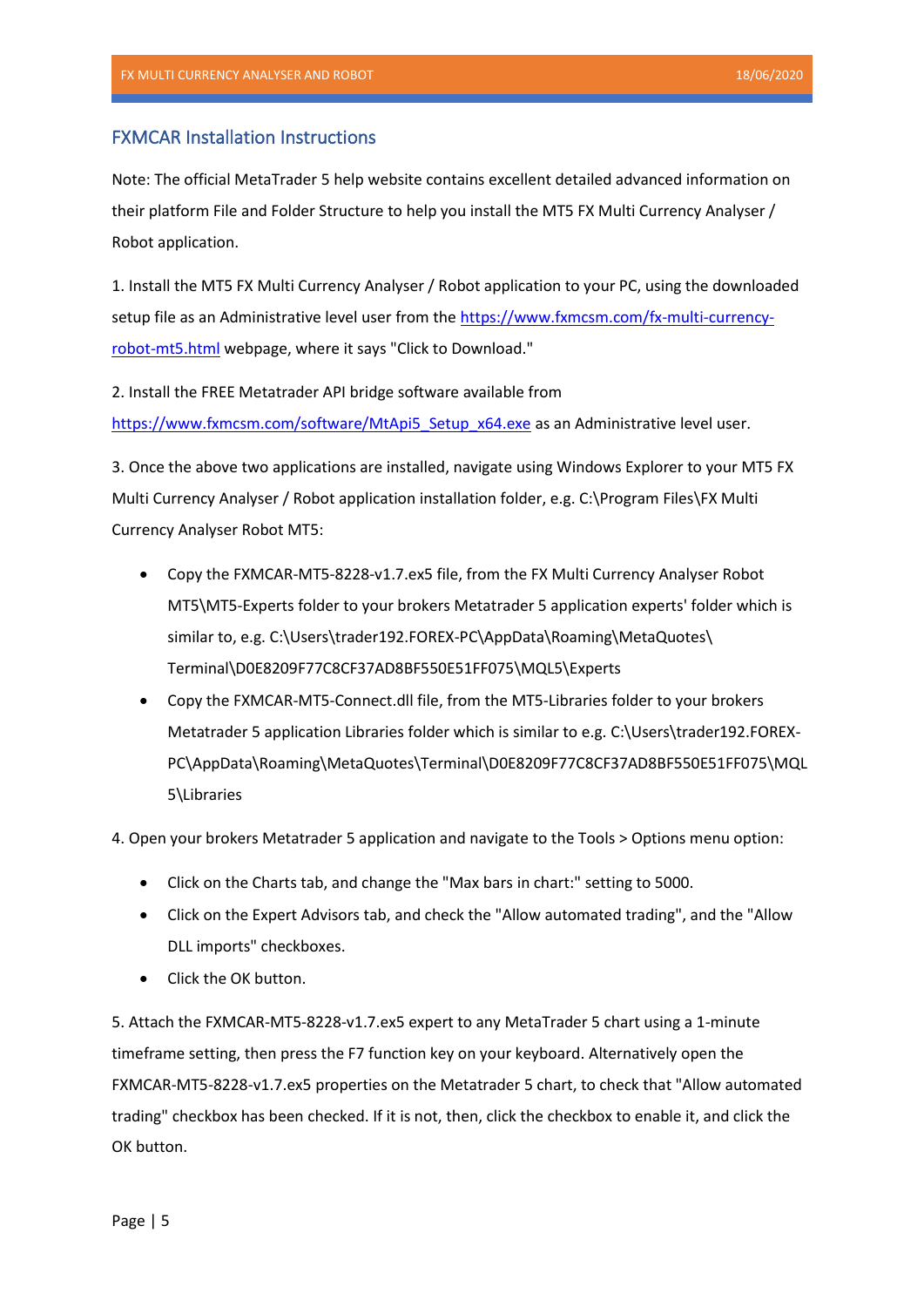6. Start the MT5 FXMCAR application, which begins to communicate to your Metatrader 5 application, and within minutes start to analyse the currency markets for suitable trades.

7. Each of the 28 currency pairs has to be enabled on the MT5 Market Watch screen to send price data to the FX Multi Currency Analyser / Robot.

8. If your Broker uses a non-six-character symbol such as AUDCAD.ecn, then enter the .ecn into the symbol extension tab, on the Licensing screen and restart the FXMCAR.

Please Note: If the MT5 FXMCAR does not display Metatrader 5 price data during Forex trading hours, then check each of the above steps from the beginning until the data is displayed.

## <span id="page-6-0"></span>FXMCAR Licensing

To activate the FXMCAR. Just click on the Licensing button on the Settings tab, and a Licensing screen displays, where you can enter your licence activation key, click the Save and Exit buttons, then restarting the FXMCAR.

|            | <b>整</b> FX Multi Currency Robot Program Settings                                                                              | П     |      |
|------------|--------------------------------------------------------------------------------------------------------------------------------|-------|------|
| Licensing  | Symbol Extension                                                                                                               |       |      |
|            | Software Licensing                                                                                                             |       |      |
| Machine ID | 6482806<br>Activation Key:                                                                                                     |       |      |
|            | Add an Activation Key for the above Machine<br>ID, click the below save button once and wait<br>1 to 2 minutes for activation. |       |      |
|            | Save                                                                                                                           | Clear |      |
|            |                                                                                                                                |       | Exit |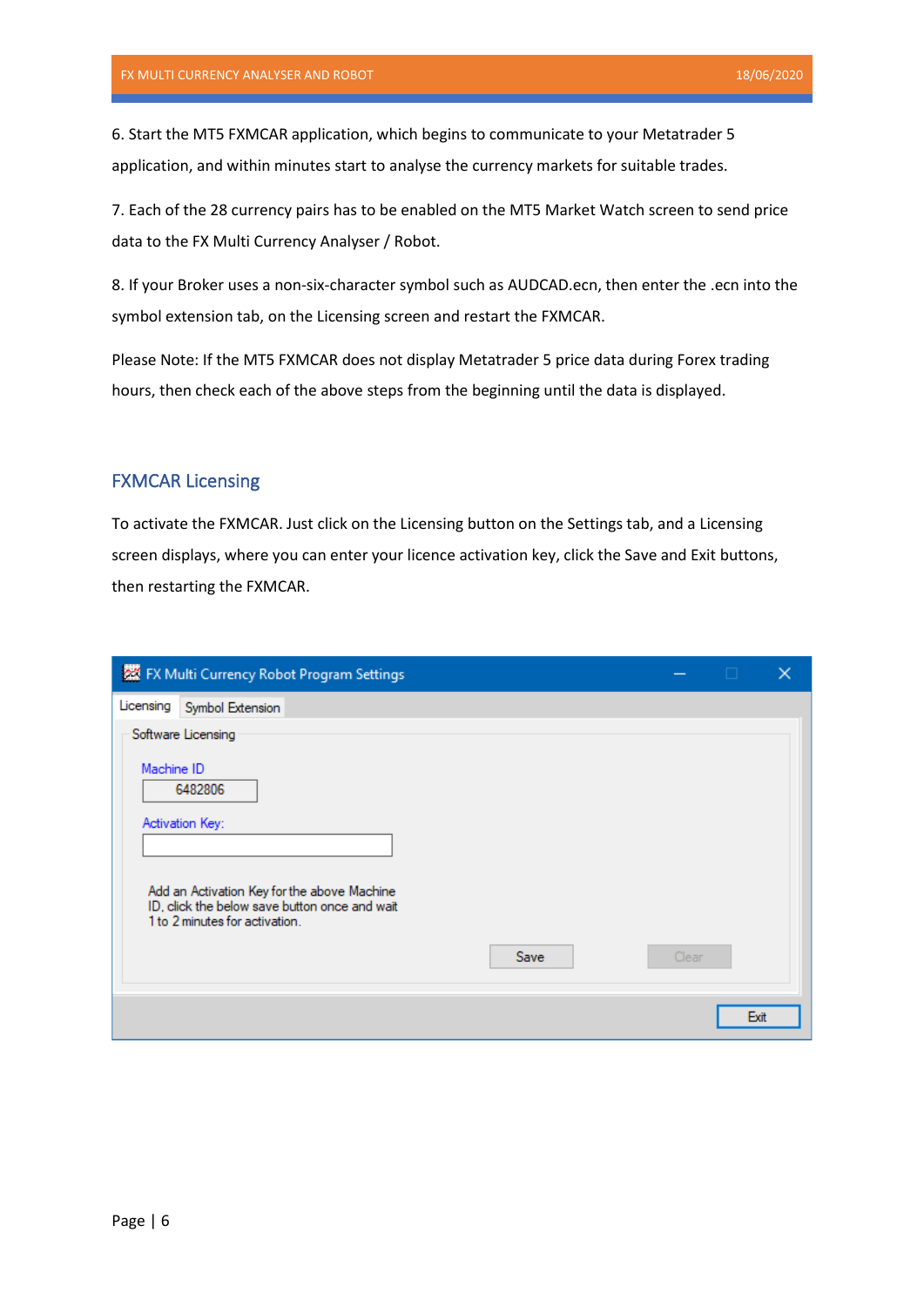## <span id="page-7-0"></span>How to use the FXMCAR

There are three different modes of use for the FXMCAR, offering the ability to take trades using the:

- Take Profit and Stop Loss settings
- Auto Break Even, Trailing Stop, Take Profit and Stop Loss settings
- Auto Trade Close setting, which is not able to use the Take Profit setting, but if required, can use a dynamic Stop Loss based on the Volatility Period and Volatility Value.
- 1. We recommend that you configure the settings to your trading strategy requirements.
- 2. Enable individually or all currency pairs auto trading, using the auto trade switch on the main screen.
- 3. Monitor your trading performance using the application.

|               | <b>MT5 Forex Multi Currency Analyser and Robot</b> |           |    |               |                |                |                |              |            |
|---------------|----------------------------------------------------|-----------|----|---------------|----------------|----------------|----------------|--------------|------------|
| Symbol        | Analysis                                           | Condition | Sp | $^{\text{m}}$ | T <sub>2</sub> | T <sub>3</sub> | T <sub>4</sub> | Manual Trade | Auto Trade |
| <b>AUDCAD</b> | On                                                 |           | 26 |               |                |                |                | Off          | Off        |
| <b>AUDCHF</b> | On                                                 |           | 40 |               |                |                |                | Off          | Off        |
| <b>AUDJPY</b> | On                                                 |           | 23 |               |                |                |                | Off          | Off        |
| <b>AUDNZD</b> | On                                                 |           | 39 |               |                |                |                | On           | On         |
| <b>AUDUSD</b> | On                                                 |           | 8  |               |                |                |                | Off          | Off        |
| <b>CADCHF</b> | On                                                 |           | 48 |               |                |                |                | On           | On         |
| <b>CADJPY</b> | On                                                 |           | 33 |               |                |                |                | On           | On         |
| <b>CHFJPY</b> | On                                                 |           | 57 |               |                |                |                | On           | On         |
| <b>EURAUD</b> | On                                                 |           | 32 |               |                |                |                | Off          | Off        |
| <b>EURCAD</b> | On                                                 |           | 44 |               |                |                |                | Off          | Off        |
| <b>EURCHF</b> | On                                                 |           | 37 |               |                |                |                | Off          | Off        |
| <b>EURGBP</b> | On                                                 |           | 10 |               |                |                |                | Off          | Off        |
| <b>EURJPY</b> | On                                                 |           | 15 |               |                |                |                | On           | On         |
| <b>EURNZD</b> | On                                                 |           | 49 |               |                |                |                | On           | On         |
|               |                                                    |           |    |               |                |                |                |              |            |

## <span id="page-7-1"></span>The Dashboard Explained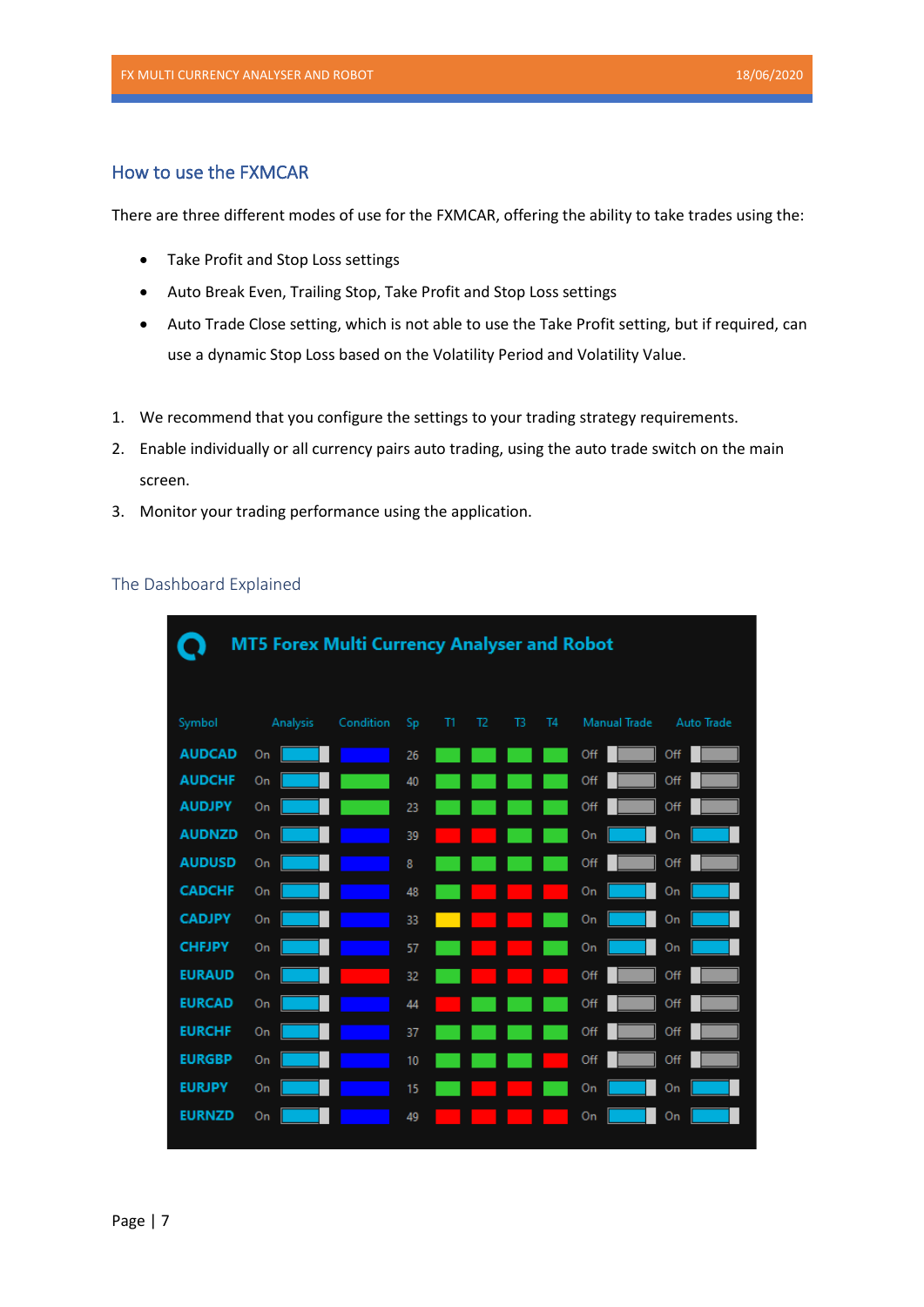#### Analysis

When the Robot is started, the 28 currency pair toggle switches in the Analysis column are set in the "On" position. Individually the currency pairs can be switched to the "Off" position if not needed for analysis and trading.

## Condition

The Condition column provides a quick status for each currency pair. The "Condition" panels display three different colours according to the analysis and trade conditions, blue for no trade, green for a buy trade and red for a sell trade.

#### Sp

The Sp column shows the spread for each currency pair, to assist with trade selection, which is updated at 1-second intervals.

## T1

The T1 column shows the volatility for each currency pair, green for rising volatility for buy and sell trades, and red for lowering volatility.

#### T2

The T2 column shows the current timeframe trend, green for an upward trend and red for a downward trend.

## T3

The T3 column shows the higher timeframe trend, green for an upward trend and red for a downward trend.

## T4

The T4 column shows the price direction, green for an upward price movement and red for a downward price movement.

## Manual Trade

The Manual Trade column toggle switches can be switched on for individual currency pairs, to just enable one-time trading for select currency pairs.

#### Auto Trade

The Auto Trade column toggle switches can be switched on for individual currency pairs, which has a similar function to the above "Manual Trade" toggle switches, except that buy and sell trades will be automatically executed, until the "Auto Trade" toggle is again switched off.

All 28 currency pairs can be switched "On" by using the single "Auto Trade" toggle switch below the USDJPY currency pair.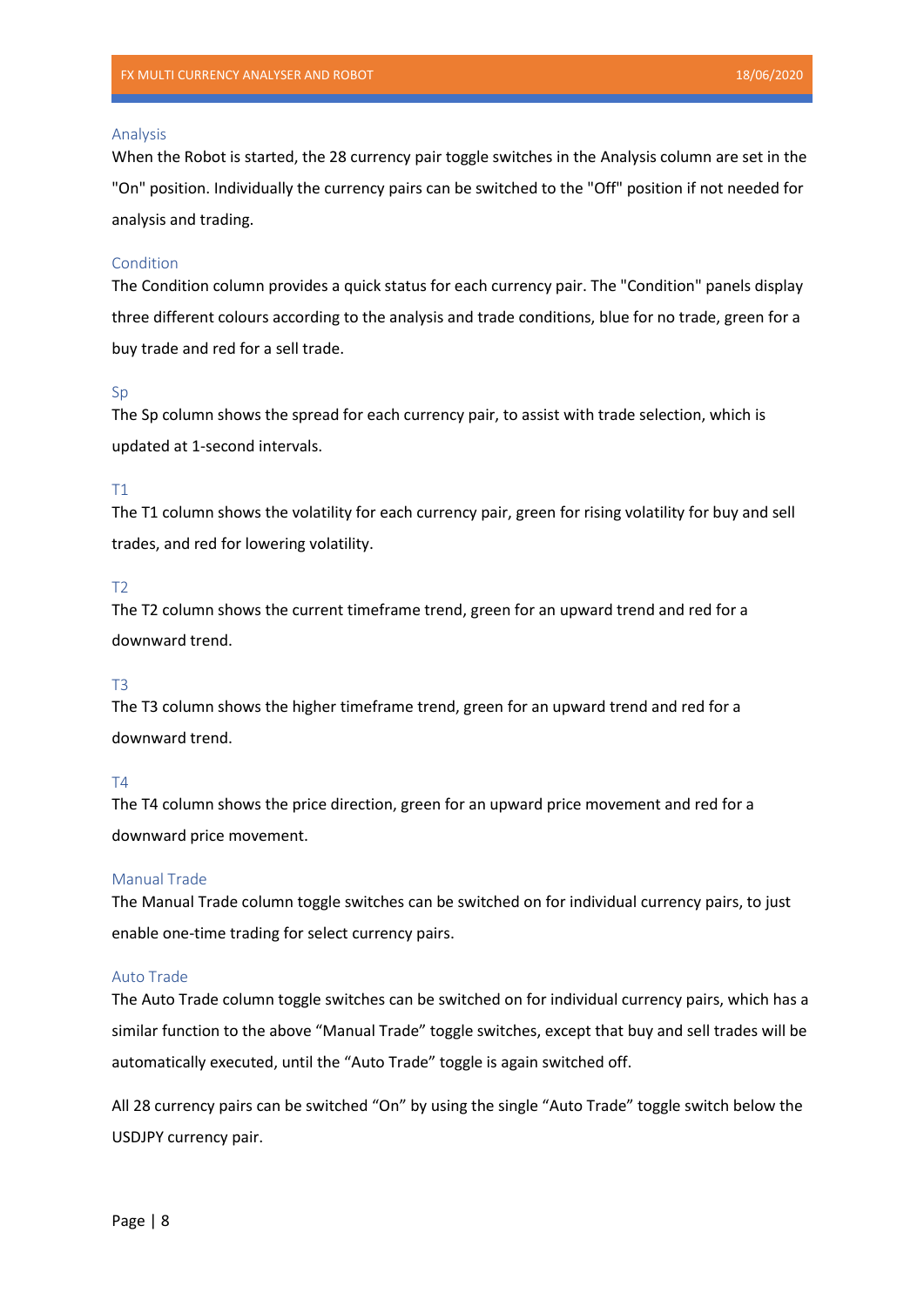## <span id="page-9-0"></span>FXMCAR Configurations

| <b>Trade Risk</b>          | Low        |                          | Select the trade risk level - Low, Medium or High, default is Low risk  |
|----------------------------|------------|--------------------------|-------------------------------------------------------------------------|
| <b>Timeframe</b>           | 4 Hours    | $\overline{\phantom{a}}$ | Select the timeframe to use for analysis and trading                    |
| <b>Total No. Positions</b> | 28         | $\overline{\phantom{a}}$ | Select the total number of symbols for Auto Volume, default no. is 28   |
| Equity %                   | 0.1        | $\overline{\phantom{a}}$ | Select the equity % for the Auto Volume, default is 0.1%                |
| <b>Volume</b>              | 0.01       | ▼                        | Select the manual trade volume, default volume is 0.01                  |
| <b>Volatility Period</b>   | 20         | $\overline{\phantom{0}}$ | Select the volatility period, for the dynamic Stop-Loss, default is 20  |
| <b>Volatility Value</b>    | 3.0        | $\overline{\phantom{a}}$ | Select the volatility value, for the dynamic Stop-loss, default is 2    |
| <b>Take Profit</b>         | 100 points | ▼                        | Select the take-profit setting in points, default is 1000               |
| <b>Trailing Stop Value</b> | 100 points | ▼                        | Select the trailing stop setting in points, default is 100              |
| <b>Trailing Stop Step</b>  | 5 points   |                          | Select the trailing stop step setting in points, default is 5           |
| <b>Trailing Stop</b>       | On         |                          | Select On for auto trailing stop, or Off for no auto trailing stop      |
| <b>Stop Loss</b>           | On         |                          | Select On for dynamic stop-loss, or Off for no stop loss, default is On |
| <b>Auto Break Even</b>     | Off        |                          | Select On for dynamic stop-loss break even, default is On               |
| <b>Auto Volume</b>         | On         |                          | Select On for auto-equity % and volume, or Off for manual settings      |
| <b>Auto Trade Close</b>    | Off        |                          | Select On for auto trade closure with account analysis, default is Off  |
| <b>Alerts</b>              | Off        |                          | Select On to enable trade sound alerts, default is Off                  |

These all should all be set, as per your trading strategy and risk appetite, or use the default settings, and saved to disk using the Settings tab, Save Settings button.

If you wish to reset the settings to default at any time, just click the "Reset Settings to Default" button on the Settings tab.

## <span id="page-9-1"></span>Trade Risk

Select your trade risk level - Low, Medium or High risk. Each level includes certain trade condition filters, to eliminate bad trades. The higher the risk, the fewer filters are used.

## <span id="page-9-2"></span>Timeframe

Select the timeframe to use for analysis and trading.

## <span id="page-9-3"></span>Total No. of Positions

Select the total number of symbols for Auto Volume calculations, default no. is 28. This option is used when the Auto Volume switch is enabled.

## <span id="page-9-4"></span>Equity%

Select your maximum equity % you are risking, for the Auto Volume calculations, default is 0.1%. This option is only used when the Auto Volume switch is enabled.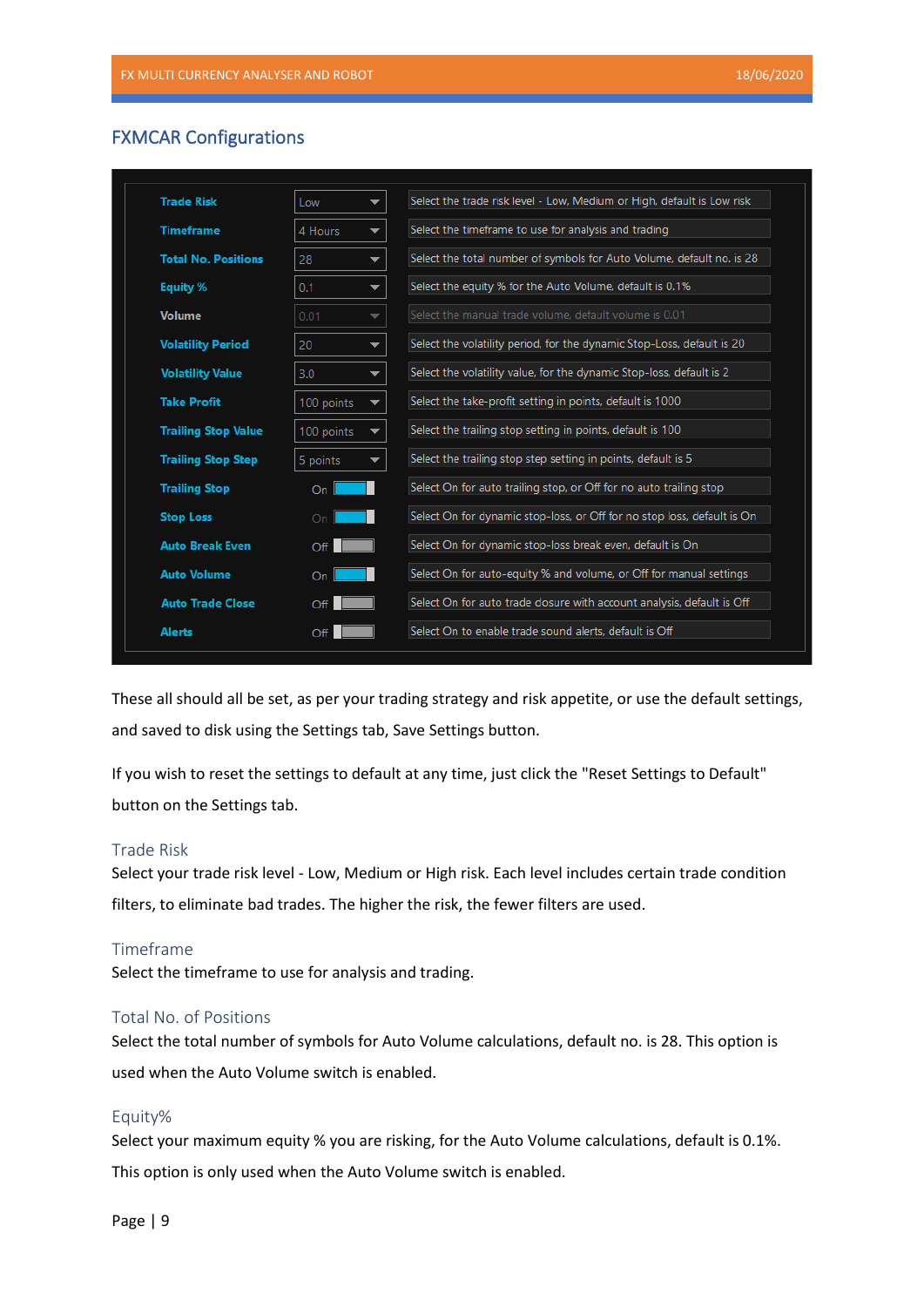#### <span id="page-10-0"></span>Volume

After switching the Auto Volume switch off, you can select the manual trade volume; default volume is 0.01.

Switching off the Auto Volume switch means that you have to calculate your own volume (Lot) calculations for your trading, using the available Equity amount, times by your "Equity%", divided by the number of "Currency pairs" you are trading, which is then divided by the "No. of Positions" for each currency pair, and then times by the Volume Step value from your Broker.

E.g. an Equity balance of 10000 x 2% equity / 28 currency pairs / 1 the number of individual positions, times by the Broker's Volume Step value of 0.01, equals a volume size for each trade of 0.07. Trading 28 currency pairs, with up to 10 symbol positions equals 280 possible deals, which require sharing between all the available equity balance.

In contrast, the Auto-Volume does all this work to determine the most optimum volume size for each trade according to your trading strategy settings.

## <span id="page-10-1"></span>Volatility Period

Select the volatility period in days, for the dynamic Stop-Loss; default is 20. This option is only used when if the Stop Loss switch is enabled.

#### <span id="page-10-2"></span>Volatility Value

Select the volatility value, which is used with the Volatility Period, for the dynamic Stop-loss; default is 2. This option is only used if the Stop Loss switch is enabled.

## <span id="page-10-3"></span>Take Profit

Select your take-profit setting for all currency pairs in points; default is 1000. This setting is not able to be used with the Auto Trade Closure switch option.

## <span id="page-10-4"></span>Trailing Stop Value

Select the Trailing Stop setting for all currency pairs in points; default is 100. This option is only used if the Trailing Stop switch is enabled.

## <span id="page-10-5"></span>Trailing Stop Step

Select the Trailing Stop Step setting for all currency pairs in points; default is 5. This option is only used if the Trailing Stop switch is enabled.

## <span id="page-10-6"></span>Trailing Stop On/Off

Select On for auto trailing stop, or Off for no auto trailing stop. If enabled the Stop Loss switch option is disabled to prevent the Stop Loss switch option, from being switched off.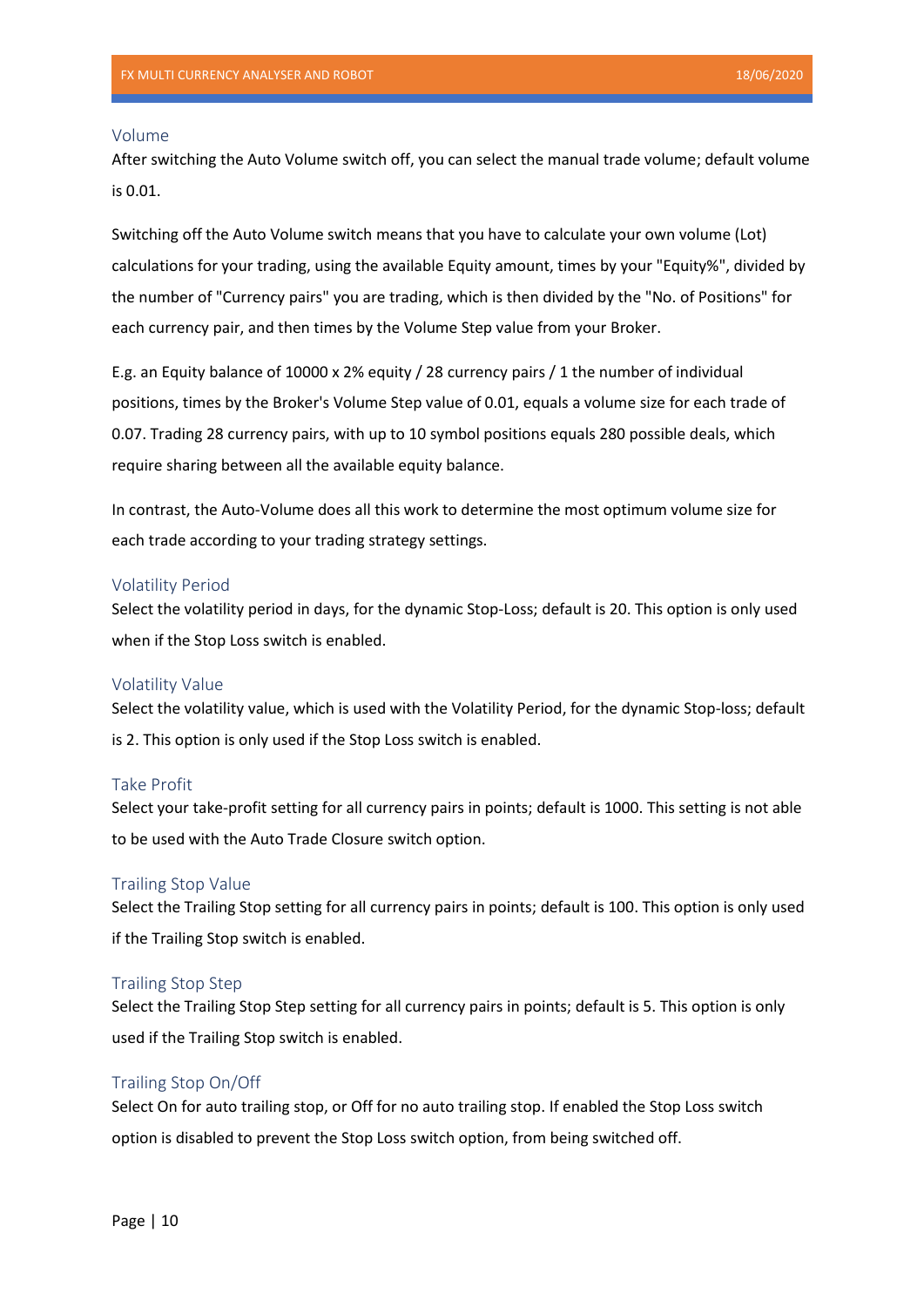### <span id="page-11-0"></span>Stop Loss On/Off

Select On for dynamic stop-loss, or Off for no stop loss, default is On. This option uses the Volatility Period in days and the volatility value settings to determine the most optimal Stop Loss setting.

If you find that the placed Stop Loss is too wide or too narrow, just change the Volatility Period in days and the volatility value settings, to suit your trading strategy.

### <span id="page-11-1"></span>Auto Break Even On/Off

Select On for dynamic stop-loss break-even; default is On. When enabled any trade which becomes profitable for 10 points, the "Auto Break Even" option automatically moves the Stop Loss to ensure that the trade stays profitable.

Warning**:** Using this option sometimes means that very volatile trades may close the position prematurely.

#### <span id="page-11-2"></span>Auto Volume

Select On for auto-equity % and volume, or Off for manual volume settings. Any calculated volume size of less than 0.01 automatically is allocated the default value of 0.01.

#### <span id="page-11-3"></span>Auto Trade Close

Select On for auto trade closure with account analysis; default is Off. If enabled, then the Trailing Stop, Trailing Stop Steep, and Take Profit settings are disabled.

On the Account tab, detailed trade analysis reporting is available using the "Auto Trade Closure" feature.

Please note that if the Stop Loss switch is also enabled for account protection, and any trades which are closed by the dynamic Stop Loss, then these trades are not be counted and displayed on the Accounts tab.

## <span id="page-11-4"></span>Alerts

Select On to enable trade sound alerts; default is Off

## <span id="page-11-5"></span>Troubleshooting the FXMCAR

The FXMCAR stops updating the dashboard, analysis and account tabs. This problem may be due to MetaTrader 5 being overloaded with scripts, experts and indicators, preventing the FXMCAR expert communicating with the FXMCA application. To fix, reduce the load on your MetaTrader 5 terminal, and restart the FXMCAR.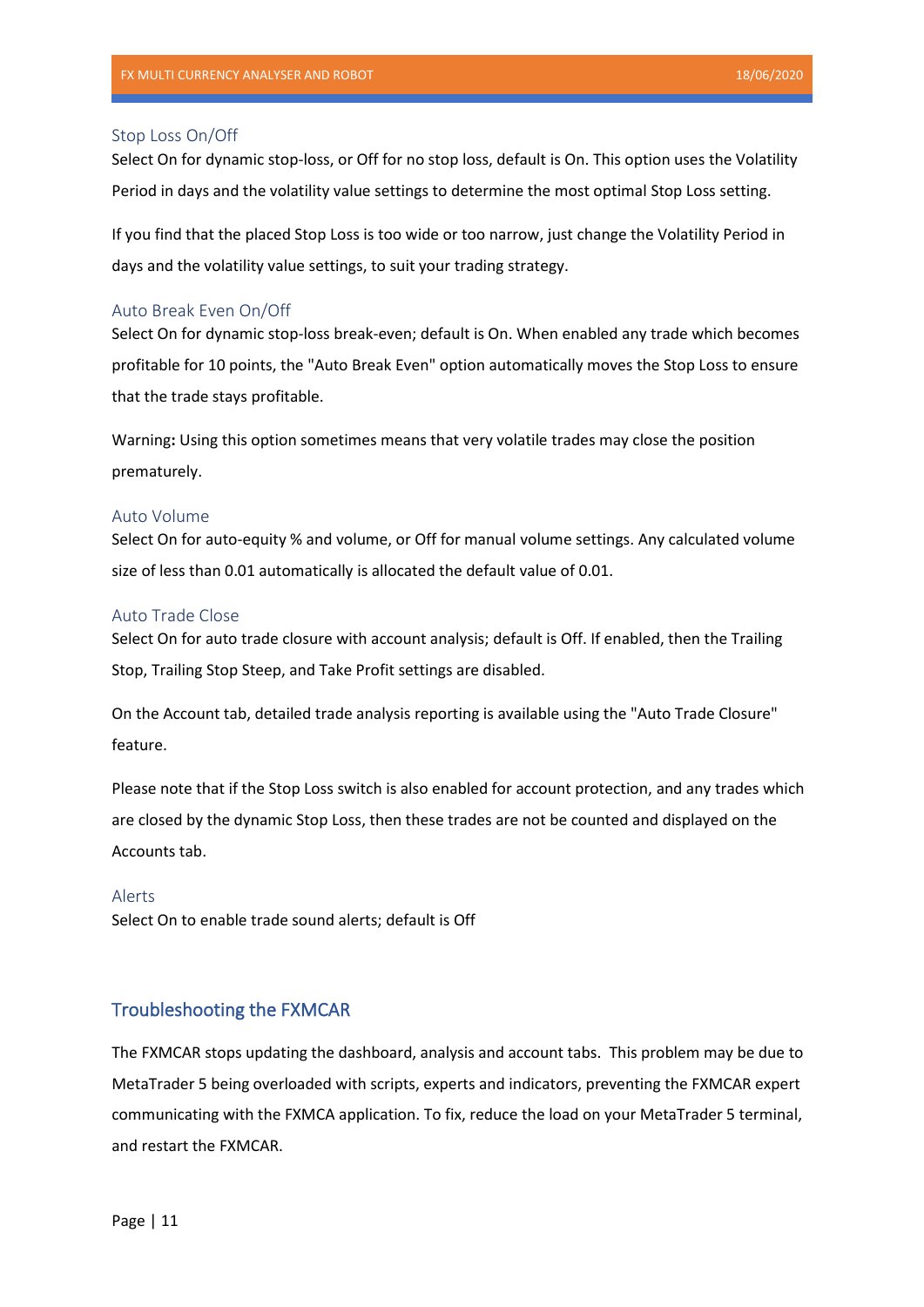## <span id="page-12-0"></span>Remote Software Support

Our partner company Cyberteam Security Services provides software installation support for the FXMCSM licensed software products, using the FREE, safe and secure 'Remote Utilities' remote support application which can be downloaded by visiting the link at:

<https://www.fxmcsm.com/software/Datadean.Software.Support.Agent.6.10.10.0.exe>



To arrange remote software support, all you need is your PayPal transaction number, the InternetID number, the unique temporary password, to add to a helpdesk technical support ticket to arrange a 30-minute support call. This time is usually enough to install our Forex software products to any upto-date Microsoft Windows 7, 8, and 10 computers.

The technical support helpdesk can be found at:<https://cyberteamsecurity.supportsystem.com/>

## <span id="page-12-1"></span>Risk Disclaimer

The application documented does not take into consideration your circumstances and trading objectives. Therefore, it should not be considered as a personal recommendation or investment advice.